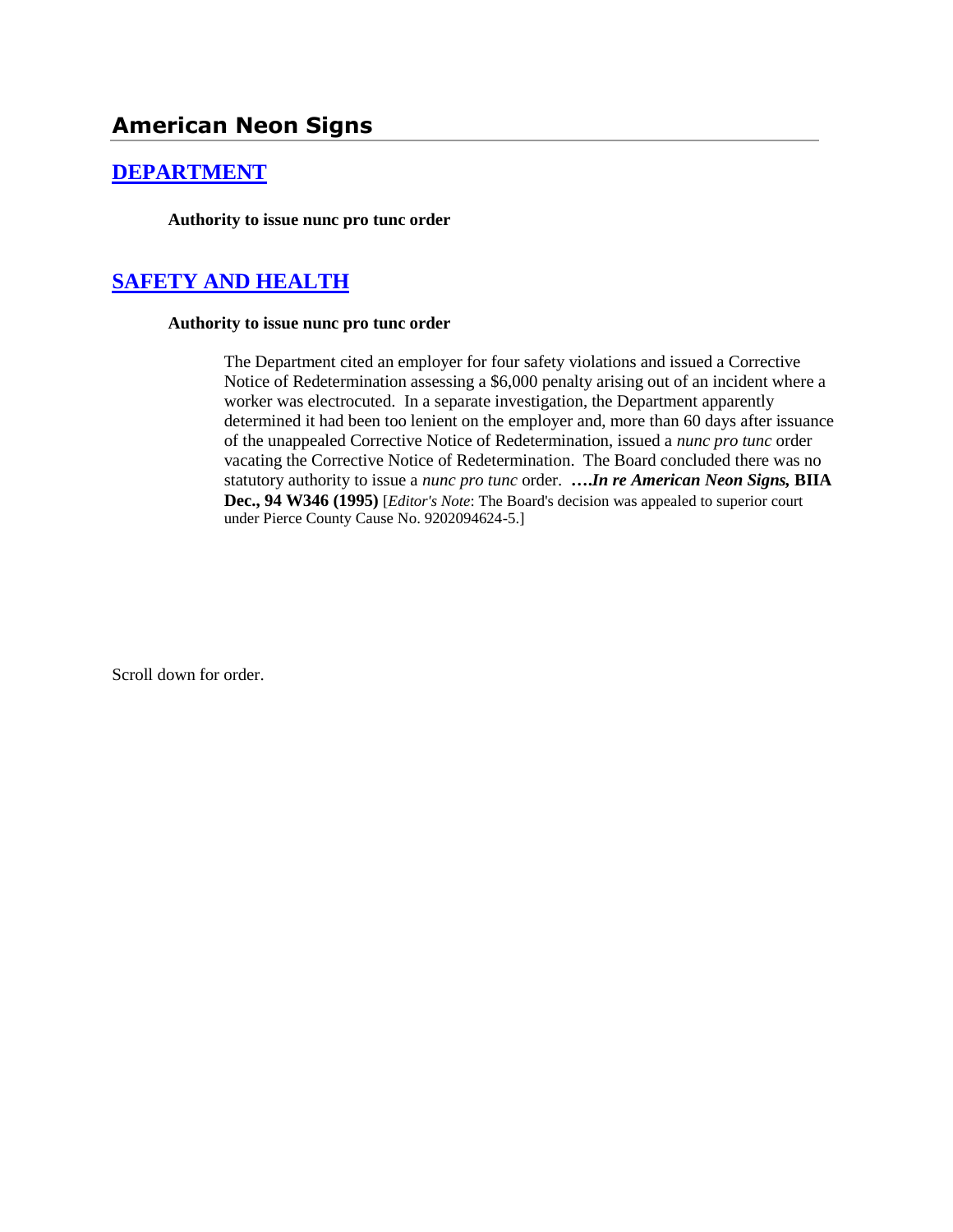#### **BEFORE THE BOARD OF INDUSTRIAL INSURANCE APPEALS STATE OF WASHINGTON**

**)**

**IN RE: AMERICAN NEON SIGNS ) DOCKET NO. 94 W346**

**CITATION & NOTICE NO. 115516593 ) DECISION AND ORDER**

APPEARANCES:

Employer, American Neon Signs, by Thompson, Krilich, La Porte, Tucci & West, P.S., per Joseph G. Tucci, Jr.

Employees of American Neon, None

Department of Labor and Industries, by The Attorney General, per Elliott S. Furst, Assistant

This is an appeal filed by the employer, American Neon Signs, on February 4, 1994, from a nunc pro tunc order of the Department of Labor and Industries dated December 10, 1993. The nunc pro tunc order vacated Corrective Notice of Redetermination 115516593 which alleged three violations of the Washington Industrial Safety and Health Act pertaining to worker safety and assessed a total penalty in the amount of \$6,000.00. **DISMISSED.**

## **PROCEDURAL MATTERS**

Pursuant to RCW 49.17.140(3), RCW 51.52.104, and RCW 51.52.106, this matter is before the Board for review and decision on a timely Petition for Review filed by the employer to a Proposed Decision and Order issued on December 6, 1994, in which the employer's appeal to the Department order of December 10, 1993, was dismissed. In granting the employer's Motion for Summary Judgment, our industrial appeals judge dismissed the appeal after determining that the December 10, 1993 nunc pro tunc order issued by the Department was a nullity and that the Department was without statutory authority to issue such.

## **DECISION**

The issue presented by this appeal is whether the Department of Labor and Industries had statutory authority to issue its nunc pro tunc order of December 10, 1993, wherein it attempted to set aside Corrective Notice of Redetermination 115516593. To fully understand the issue, some background is needed.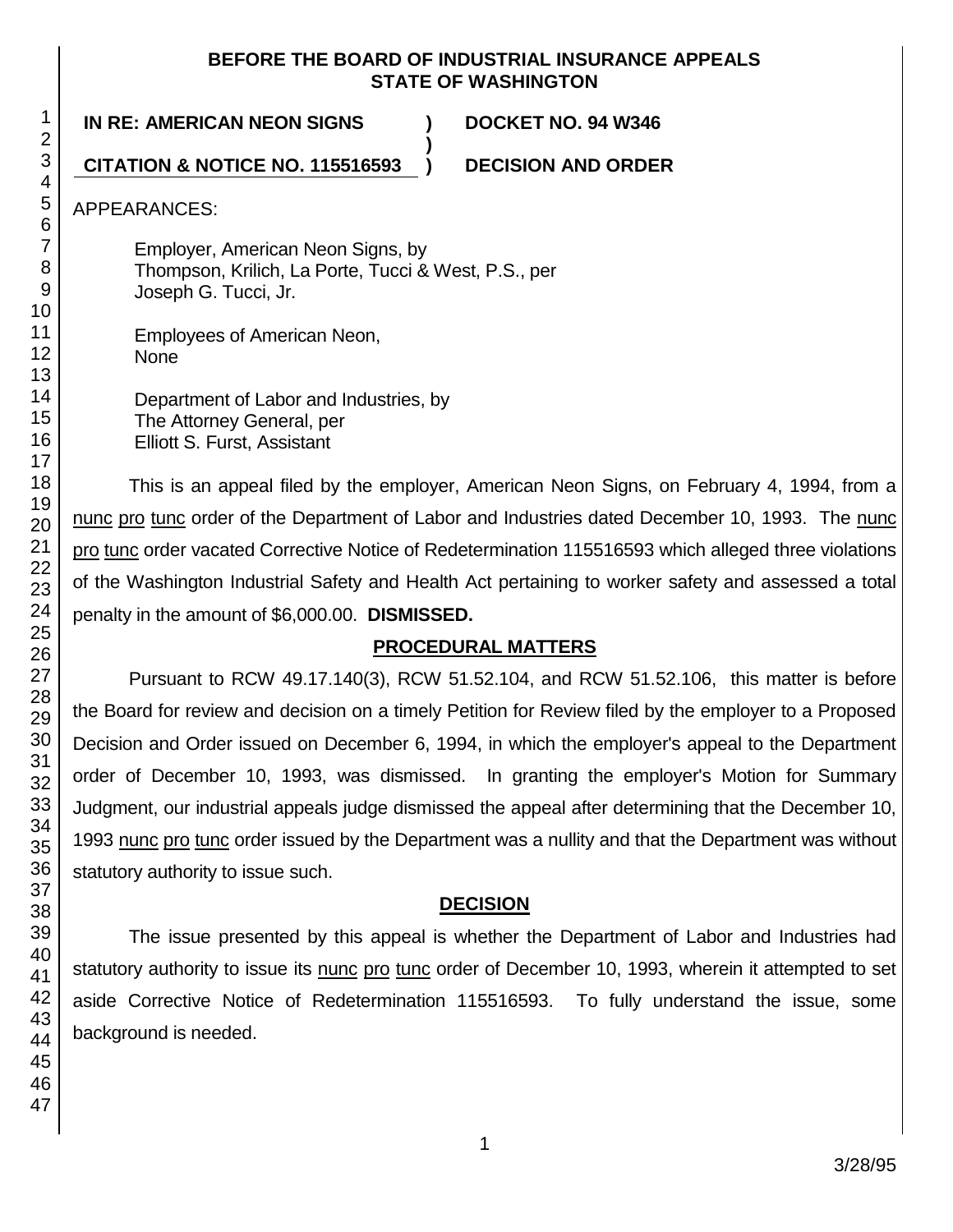On June 18, 1993, Donovan Fait, an employee of American Neon Signs, was electrocuted while in the course of his employment. After investigating the incident, the Department issued Citation and Notice 115516593, alleging that American Neon Signs had violated four safety standards relating to worker safety. The citation and notice assessed penalties totaling \$7,800.00. Following an appeal by the employer and reassumption by the Department, the Department ultimately issued amended Corrective Notice of Redetermination 115516593, on October 1, 1993, wherein it alleged three safety standard violations and assessed total penalties of \$6,000.00. Significantly, there was no timely appeal taken to Corrective Notice of Redetermination 115516593. Equally important, on October 28, 1993, American Neon Signs paid the \$6000.00 penalty.

Thereafter, the Department of Labor and Industries reopened its investigation of the matter under Safety Report 111318747. Based on its further investigation, the Department appears to have been persuaded that it was unduly lenient with American Neon Signs. Thus, on December 10, 1993, it issued the nunc pro tunc order under consideration here in an effort to set aside Amended Corrective Notice of Redetermination 115516593. Believing that the corrective notice was effectively set aside, the Department then issued Citation and Notice 111318747, on December 15, 1993, wherein it alleged that the employer had committed various safety violations bearing penalties of \$67,500.00.

In the present matter, the Board does not reach the question of whether the Department had authority to issue the Citation and Notice dated December 15, 1993, that matter being considered under a companion appeal, Docket 94 W135. Here, we limit our consideration to the Department's nunc pro tunc order of December 10, 1993, and conclude, as did our industrial appeals judge, that the Department was without authority to set aside the Amended Corrective Notice of Redetermination dated October 1, 1993, inasmuch as that order had become final and binding.

In matters involving the Washington Industrial Safety and Health Act, our state's statutory scheme allows an employer to appeal within fifteen working days of receipt of a citation and notice. Absent an appeal, the citation becomes final. RCW 49.17.140(1). If the employer files a timely appeal and the Department chooses to reassume jurisdiction, the Department must issue a corrective notice of redetermination within 30 working days. Thereafter, once a corrective notice is issued by the Department and received by the employer, it too will become final subject to the employer filing a timely appeal with the Board of Industrial Insurance Appeals. RCW 49.17.140(3). Should the employer not appeal from the corrective notice of redetermination, there is no statutory provision for keeping the corrective notice from becoming final. The result is that the unappealed corrective notice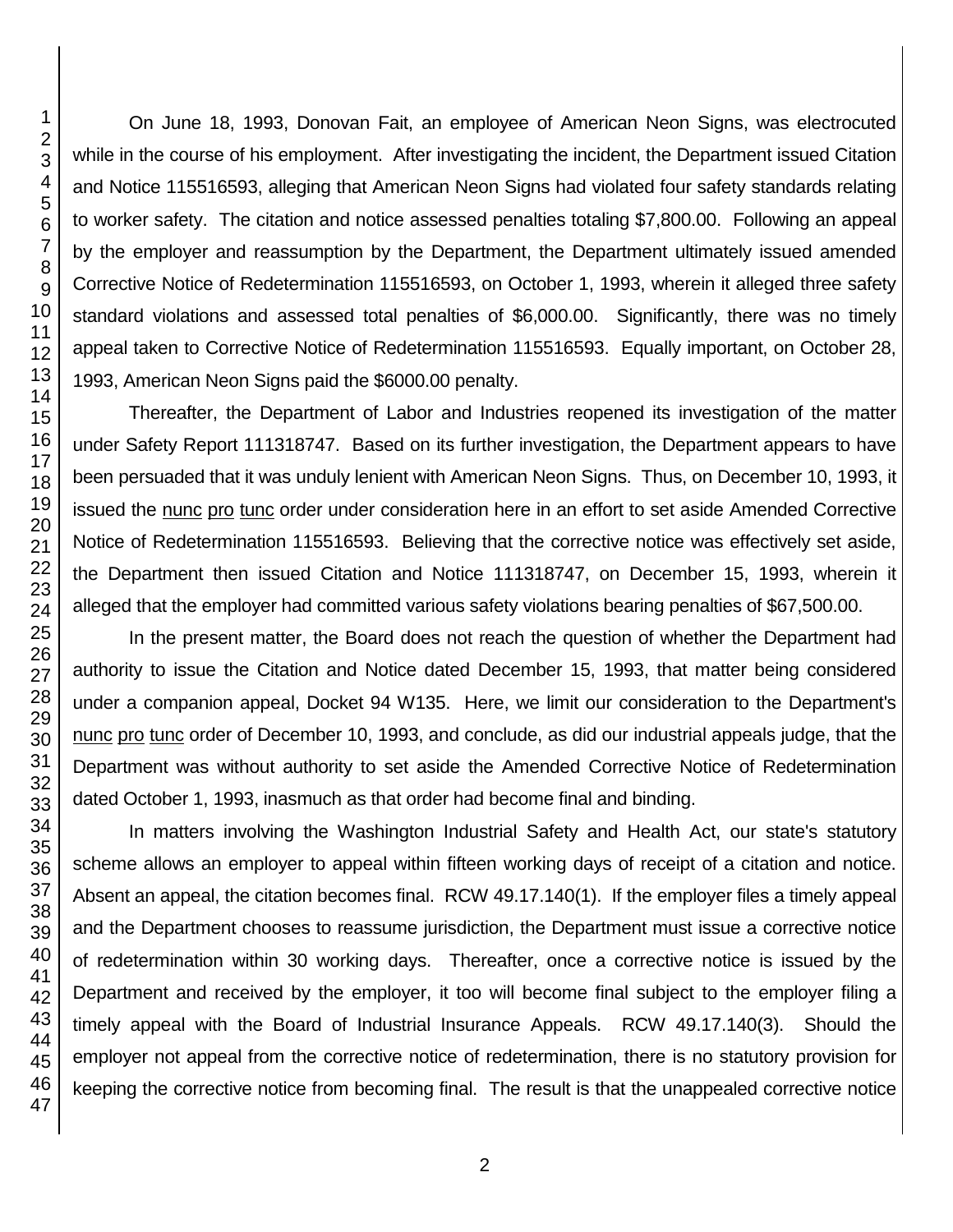becomes a final disposition of the issues raised. Neither the employer nor the Department of Labor and Industries has the statutory authority to modify or set aside the corrective notice once it becomes final. In the case at hand, American Neon Signs did not appeal the Corrective Notice of Redetermination as finally amended on October 1, 1993. It became final. The penalty was paid.

We have granted review for the purpose of recognizing the issues raised by the employer in its Petition for Review. Although our industrial appeals judge ruled in the employer's favor with respect to the nunc pro tunc order, the employer has nonetheless filed a Petition for Review. It essentially raised two arguments. First, the employer argues that it did not bring a Motion for Summary Judgment under the present docket number, 94 W346. Thus, the matter is not properly before the Board. Second, the employer argues that the Motion for Summary Judgment, brought under Docket 94 W135, does not include a prayer for relief on summary judgment under Docket 94 W346.

The first of the employer's arguments is without merit. The fact that our industrial appeals judge elected to establish a second docket number does not detract from either the evidence stipulated to by the parties or the substance of the employer's motion for summary judgment. Establishing a second docket number is a purely administrative function undertaken at the discretion of the Board as the circumstances may require. Here, our industrial appeals judge correctly recognized, after the parties had completed oral argument on the employer's Motion for Summary Judgment, that two separate orders of the Department were at issue; the December 10, 1993 nunc pro tunc order and the December 15, 1993 citation and notice. Further, the employer's oral argument of October 14, 1994, and its appeal letter of December 22, 1993, reference two Department decisions. Thus, it was appropriate for our industrial appeals judge to establish a second docket number. From this we conclude that the failure of the employer's Summary Judgment Motion to reference both docket numbers does not deprive the Board of authority to decide an issue that is otherwise before the Board for adjudication given the substance of the underlying issue.

Similarly, we do not find persuasive the employer's argument that it has not made a prayer for relief under Docket 94 W346. In examining page two of the employer's Motion for Summary Judgment, we see that it raised the issue of whether an administrative agency can vacate a final order issued by that agency. We see that the employer argued, on page five of its Motion for Summary Judgment, that the nunc pro tunc order should be vacated. Finally, the employer clearly objected to the nunc pro tunc order during oral arguments heard October 14, 1994. On balance, we conclude that the employer's Motion for Summary Judgment reasonably contemplates that the Board render a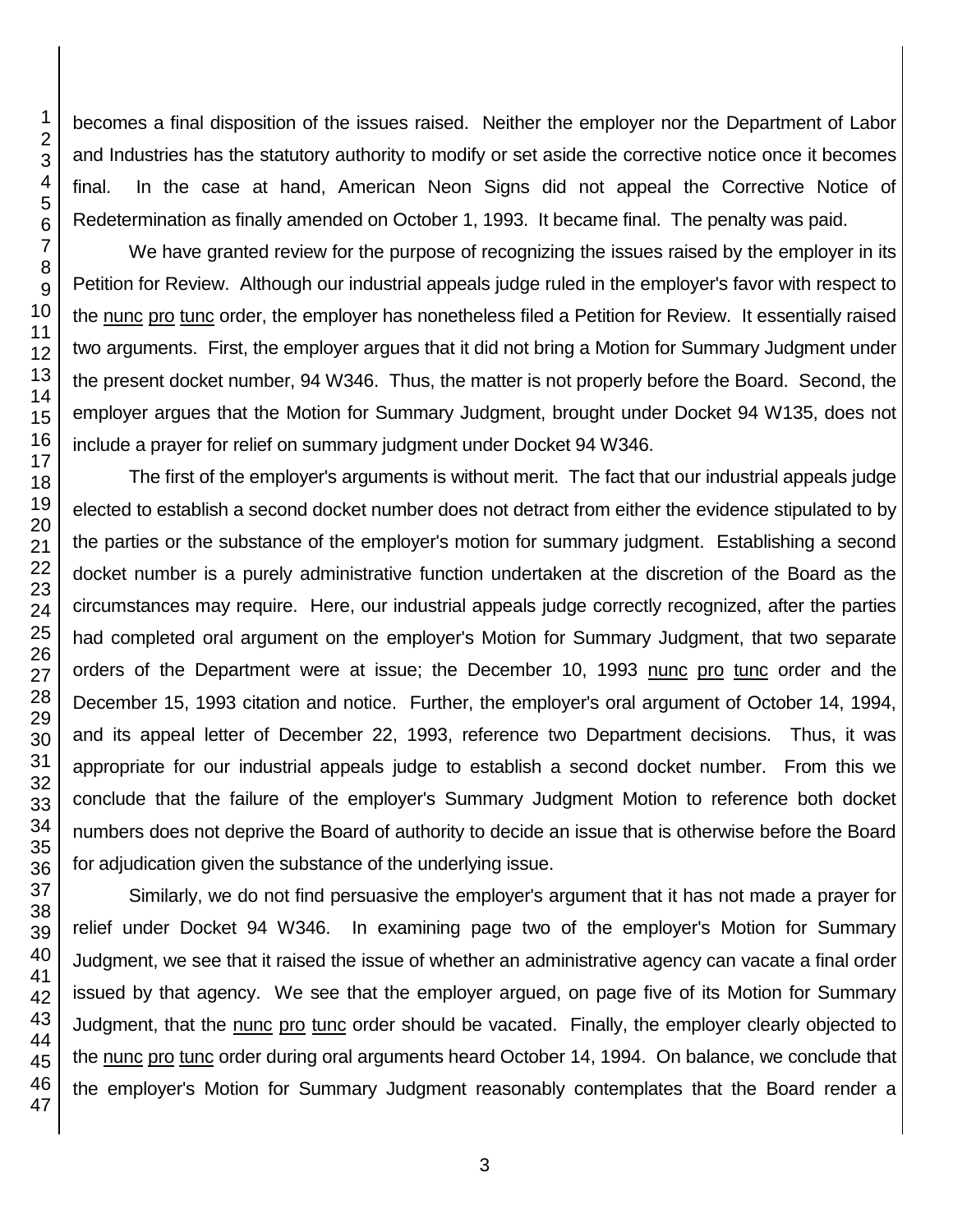decision on whether the Department's nunc pro tunc order of December 10, 1993, was statutorily authorized. As noted above, we conclude that there was no statutory authorization for the December 10, 1993 nunc pro tunc order.

The Corrective Notice of Redetermination, amended October 1, 1993, became final. Thus, the Department's nunc pro tunc order of December 10, 1993, is a nullity inasmuch as the Department was without statutory authority to issue such. Because the December 10, 1993 order is a nullity, no appeal can be taken from said order and the present appeal, identified as Docket 94 W346, must be dismissed. The Department is ordered to respect the finality of the corrective notice issued on September 29, 1993, and amended on October 1, 1993.

## **FINDINGS OF FACT**

- 1. On July 29, 1993, the Department of Labor and Industries issued Citation and Notice 115516593, alleged four serious violations of safety standards and assessed a penalty in the amount of \$7,800.00. On August 18, 1993, the employer, American Neon Signs, filed a Notice of Appeal from the citation and notice with the Department of Labor and Industries Safety Division. On September 3, 1993, the Department issued a notice of its intent to reassume jurisdiction over the matter. On September 29, 1993, Corrective Notice of Redetermination 115516593 was issued, and on October 1, 1993, an Amended Corrective Notice of Redetermination was issued and the Department affirmed three items and vacated one item, reducing the total penalty to \$6,000.00.
- 2. On December 10, 1993, the Department issued an order which vacated Corrective Notice of Redetermination 115516593. On December 22, 1993, the employer filed an appeal from Corrective Notice of Redetermination 115516593 with the Department of Labor and Industries Safety Division. On February 4, 1994, the Department transmitted the appeal to the Board of Industrial Insurance Appeals.

## **CONCLUSIONS OF LAW**

- 1. The Board of Industrial Insurance Appeals does not have jurisdiction over the parties and the subject matter of this appeal.
- 2. The Department was without statutory authority to issue the December 10, 1993 order which vacated Corrective Notice of Redetermination 115516593 nunc pro tunc.
- 3. The employer's appeal raises no genuine issue of material fact.

1